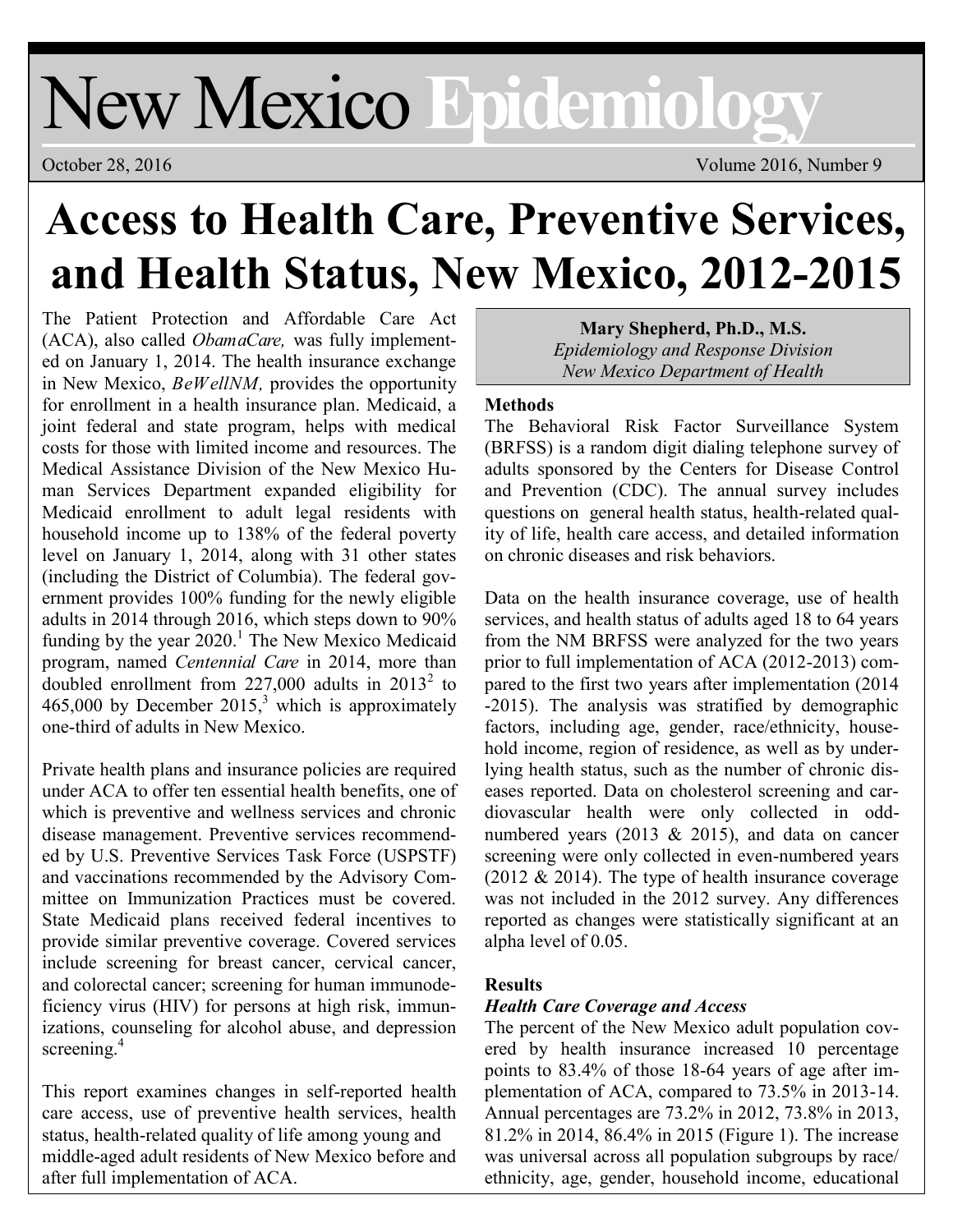level, and geographic region, with the largest increases among those with the lowest incomes, the least education, and the youngest age groups, thus resulting in greater equity in coverage.

*Type of Coverage.* Medicaid as the primary health coverage increased from 10.6% in 2013 to 14.3% in 2014 and 21.7% in 2015. Statistically significant increases were observed among all subgroups except those with household incomes of \$50,000 and above, and among American Indian, Asian, and African American adults. The greatest increase in Medicaid coverage was among residents with the lowest household incomes; from 29.3% to 43.0% of those earning less than \$15,000 per year, and from 18.0% to 29.3% among those earning \$15,000-\$24,999. Among Hispanic adults Medicaid coverage increased from 12.2% in 2013 to 21.4% in 2014-2015, and among White adults from 6.5% to 11.5%.

Self-paid coverage increased from 6.5% in 2013 to 8.6% in 2014 and 10.5% in 2015. The youngest adults (18-24 years) had the largest increase in self-paid coverage from 5.8% in 2013 to 13.6% in 2014-2015. The lowest income groups had statistically significant increases from 2.8% of those making less than \$15,000 to  $5.6\%$ , and from  $3.3\%$  to  $8.5\%$  of those making \$15,000-\$24,999.

Coverage through an employer or a family member's employer increased from 30.3% in 2013, 41.8% in 2014, and 48.4% in 2015. This increase was observed in all of the demographic subgroups except American Indians and those who completed the survey in Spanish.

The percentage of adults with Indian Health Services coverage did not change from 2013 to 2014-2015 (4.2% to 4.5%). Tricare military coverage also did not change over that time period (4.5% to 4.3%).

*Cost Barrier to Care.* Survey respondents were asked if there was a time in the past 12 months when they needed to see a doctor but could not because of cost. In 2012-13 21.5% responded affirmatively, with a statistically significant decrease to 18.0% in 2014-15. The subgroups with the largest decreases were those with the lowest income levels, those in the 25-34 year old age group, those residing in the southeastern region of the state and rural residents (Figure 2).

# *Clinical Preventive Services*

The percentage of 18-64 year-olds who received a routine checkup in the past year increased from 55.2% in 2012-2013 to 58.3% in 2014-2015. Increases were found among Hispanics (53.4% to 57.7%), Whites (56.1% to 59.7%), adults aged 18-24 years (47.8% to 54.2%), men (49.5% to 53.3%), residents of the central metropolitan region of the state (53.8% to 57.7%), and those with no chronic conditions (49.5% to 53.7%).

The rate of influenza vaccination in the past year increased from 33.0% to 35.0% of the under 65 population. Statistically significant increases were found among Hispanic adults (31.2 to 34.2%), those age 35- 49 years (31.9 to 35.9%), those residing in the northeast region of the state (31.7 to 37.8%), and those residing in small metropolitan (31.8 to 35.5%) and in rural areas (30.0 to 37.5%).

Cholesterol screening in the past year increased from 44.8% of adults 18-64 years old in 2013 to 47.5% in 2015. The greatest increases were found among those without a high school diploma (33.6 to 42.4%), Hispanic adults (40.3 to 45.9%), Spanish speakers (31.0 to 39.8%) those living in small metropolitan areas (43.5 to 49.8%), and those living in rural areas (46.0 to 49.7%). The USPSTF strongly recommends screening of all men 35+ years of age. Among this subgroup, the percentage screened for high cholesterol increased from 52.3% in 2013 to 57.0% in 2015 (p=0.055).

Mammogram screening for breast cancer in the past two years among women 50-64 years of age did not change between 2012 and 2014 (71.3% to 71.5%). Pap test screening for cervical cancer in the past 3 years among women aged 21-64 years declined from 83.1% in 2012 to 79.1% in 2014. The greatest decreases were found among American Indian women (85.6% to 74.6%), among those with income of less than \$15,000/year (79.9% to 66.3%), and among those residing in the northwestern region (81.3% in 2012 to 71.5% in 2014). Colorectal cancer screening rates among respondents 50-64 years of age did not change between 2012 and 2014. Fecal occult blood test in the past year was reported by 7.5% of respondents in 2012 and 7.5% in 2014. Similarly for sigmoidoscopy or colonoscopy, 25.9% reported having the test in the past year in 2012, and 24.1% in 2014.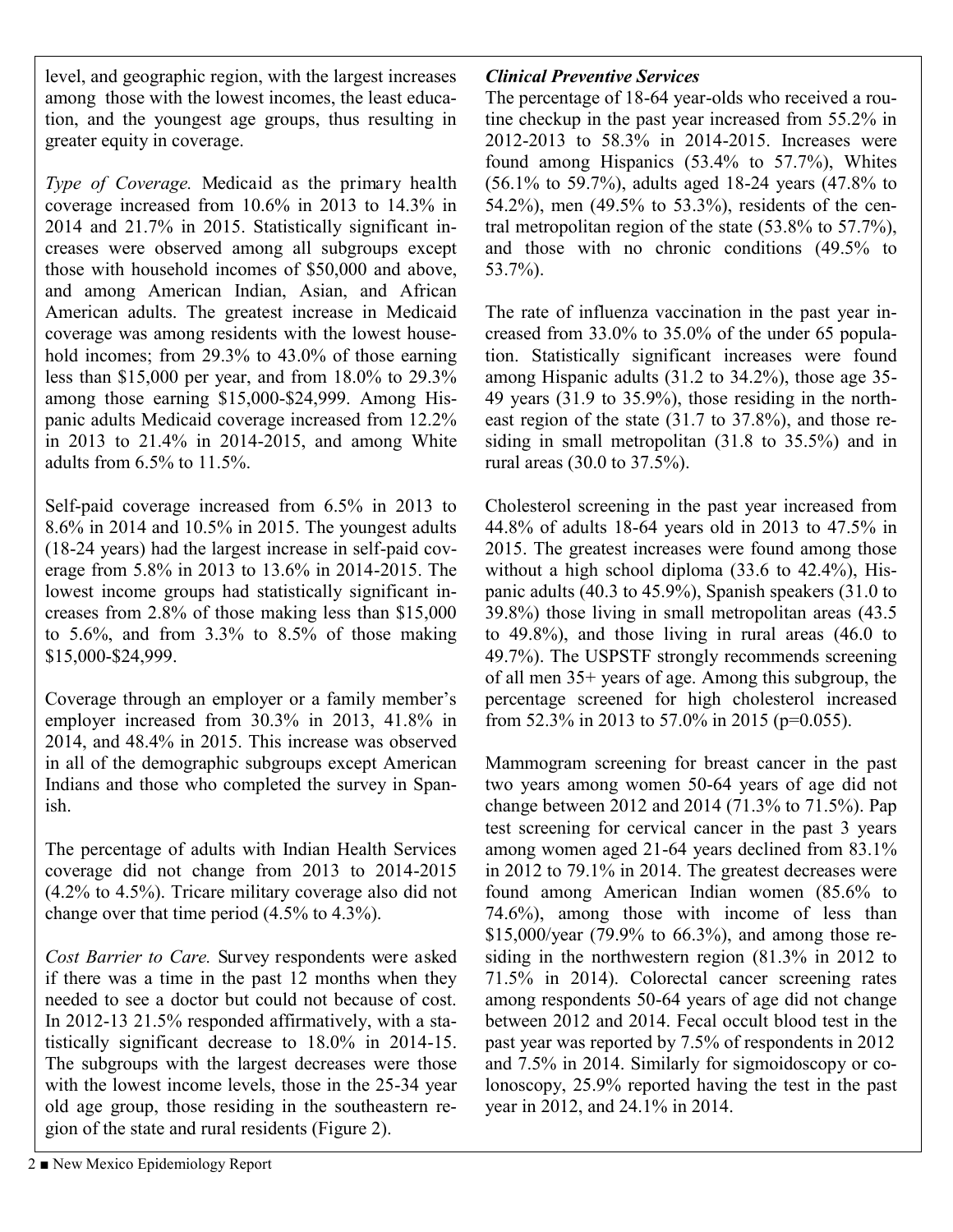

Diabetes testing in the past three years among those 40 -64 years old who are overweight or obese did not change over time. In 2012-2013, 64.0% were screened and in 2014-2015, 65.7% were screened for high blood glucose. Screening among those with high blood pressure also did not change:  $70.6\%$  to  $71.5\%$ .

#### *Chronic Disease Management*

Among adults with asthma, those receiving a routine checkup in the past year did not change significantly from 2012-2013 to 2014-2015 (64.8% to 60.8%). The percentage of diabetics with one or more visits to a health care provider for diabetes in the past year did not change (88.3% in 2012-2013 to 89.6% in 2014- 2015). Among those with multiple chronic conditions, there was a trend toward an increase for one or more visits from  $86.2\%$  to  $90.7\%$  (p=0.076). The percentage of diabetics with an A1C test in the past year also did not change significantly: 88.4% to 90.9% . Similarly, the percentage with a retinal exam in the past year did not change: 58.8% to 57.6%.

The percentage of respondents with high blood pressure who were taking blood pressure medication did not change significantly from 2013 to 2015 (63.6% to 65.7%).

# *Health Status*

The percentage reporting that their health was fair or poor did not change over time (19.1% in 2012-13 and 18.7% in 2014-15). Similarly there was no change within each of the population demographic subgroups. The percentage reporting that their physical health was

not good for 14+ days out of the past 30 days was unchanged at 12.5% for 2012-2013 and 12.6% for 2014- 2015. The only subgroup with a decrease in days of poor physical health were Medicaid enrollees: 27.5% to 20.8%. Medicaid enrollees were generally healthier after the expansion of Medicaid. The percentage of Medicaid enrollees with no reported chronic conditions increased from 38.8% in 2012-2013 to 43.5% in 2014- 2015, and the percentage with three or more chronic conditions decreased from 19.7% to 13.1%.

#### **Discussion**

The health insurance reforms implemented under ACA were intended to expand coverage, lower health care costs, and enhance the quality of care in order to improve population health. The early evidence for New Mexico presented in this report reflects the expansion in coverage, decreased cost barriers to access health care, and small but statistically significant increases in some preventive health practices. For these improved practices to result in improved general health status of the population will take time and will require maintained focus on incentivizing preventive care, continued improvement in universal access to health care and medications.

#### **References**

<sup>1.</sup> Paradise J. (2015). Medicaid Moving Forward. Issue Brief. The Henry J. Kaiser Family Foundation.

<sup>2.</sup> New Mexico Human Services Department Monthly Statistical Report July 2013- January 2014. http://ww.hsd.state.nm.us/monthly-statistical-reports.aspx (accessed 9/23/2016).

<sup>3.</sup> New Mexico Human Services Department Monthly Statistical Report December 2014. http://www.hsd.state.nm.us/monthly-statistical-reports.aspx (accessed 9/23/2016). 4. U.S. Preventive Services Task Force Final Recommendation Statement.https://www. uspreventiveservicestaskforce.org/ Page/ Document/RecommendationStatementFinal/ lipid-disorders-in-adults-cholesterol-dyslipidemia-screening (accessed 10/3/2016).